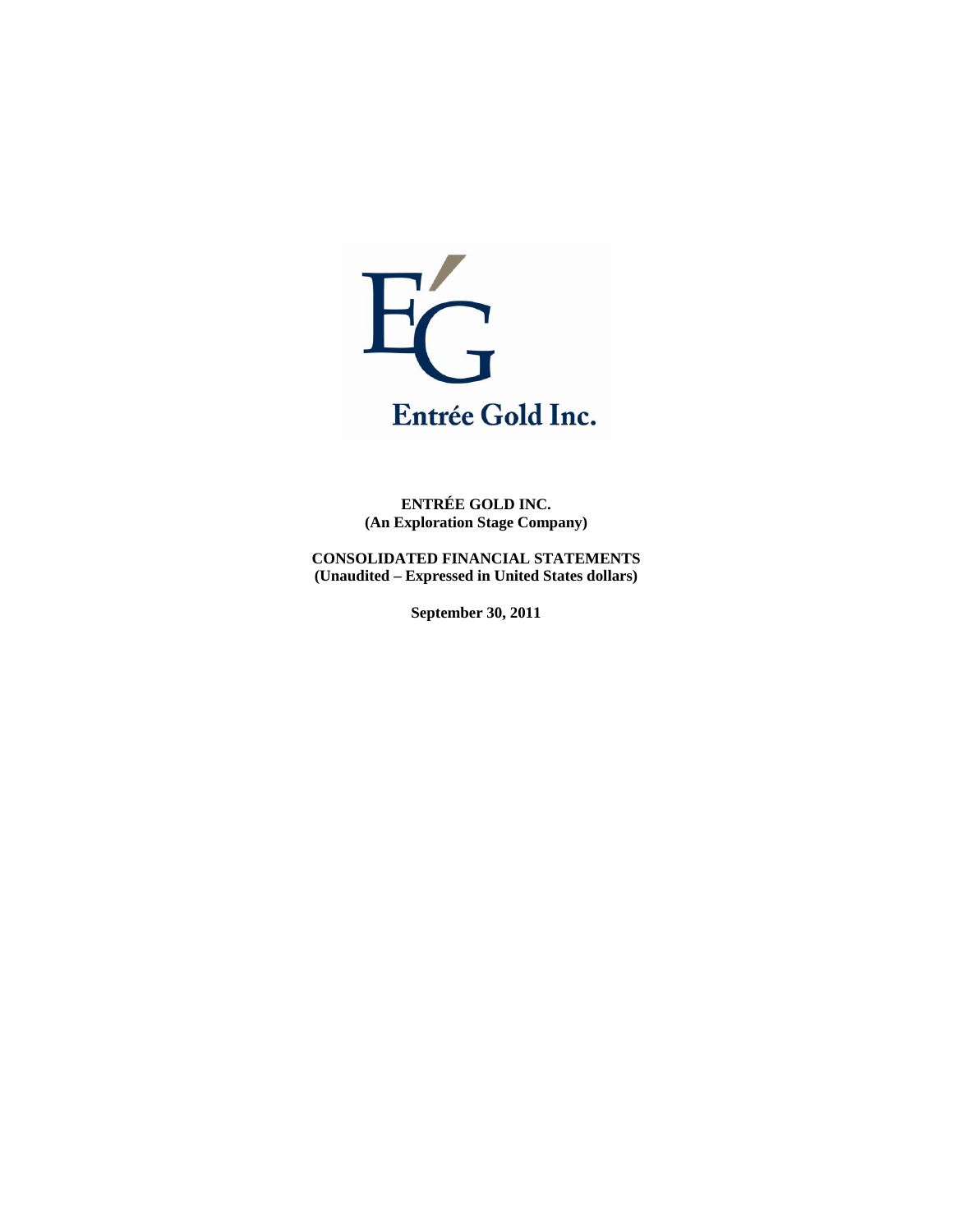(An Exploration Stage Company) CONSOLIDATED BALANCE SHEETS (Unaudited - Expressed in United States dollars)

|                                                                                                                                           |               | September 30,<br>2011 | December 31,<br>2010 |
|-------------------------------------------------------------------------------------------------------------------------------------------|---------------|-----------------------|----------------------|
| <b>ASSETS</b>                                                                                                                             |               |                       |                      |
| <b>Current</b>                                                                                                                            |               |                       |                      |
| Cash                                                                                                                                      | \$            | 10,477,360            | \$<br>21,296,169     |
| Receivables                                                                                                                               |               | 324,446               | 309,079              |
| Prepaid expenses                                                                                                                          |               | 1,304,988             | 1,140,253            |
| Total current assets                                                                                                                      |               | 12,106,794            | 22,745,501           |
| Investments (Note 5)                                                                                                                      |               |                       | 5,564,502            |
| Equipment (Note 6)                                                                                                                        |               | 808,999               | 766,309              |
| Mineral property interests (Note 7)                                                                                                       |               | 51,608,255            | 51,977,982           |
| Other assets                                                                                                                              |               | 247,240               | 185,287              |
| Equity investment - joint venture (Notes 5 and 7)                                                                                         |               | 126,491               | 119,517              |
| <b>Total assets</b>                                                                                                                       | \$            | 64,897,779            | \$<br>81,359,098     |
| <b>LIABILITIES AND STOCKHOLDERS' EQUITY</b>                                                                                               |               |                       |                      |
| <b>Current</b>                                                                                                                            |               |                       |                      |
| Accounts payable and accrued liabilities                                                                                                  | $\mathcal{S}$ | 1,785,274             | \$<br>1,477,300      |
|                                                                                                                                           |               |                       |                      |
| Loans payable to Oyu Tolgoi LLC (Note 8)                                                                                                  |               | 3,794,158             | 1,783,692            |
| Deferred income tax liabilities                                                                                                           |               | 9,933,780             | 14,374,498           |
| <b>Total liabilities</b>                                                                                                                  |               | 15,513,212            | 17,635,490           |
| <b>Stockholders' equity</b>                                                                                                               |               |                       |                      |
| Common stock, no par value, unlimited number authorized, (Note 9)<br>115,522,072 (December 31, 2010 - 114,354,925) issued and outstanding |               | 152,544,021           | 149,791,943          |
| Additional paid-in capital                                                                                                                |               | 17,305,156            | 16,871,401           |
| Accumulated other comprehensive income (Note 12)                                                                                          |               | 692,293               | 5,750,714            |
| Accumulated deficit during the exploration stage                                                                                          |               | (121, 156, 903)       | (108, 690, 450)      |
| Total stockholders' equity                                                                                                                |               | 49,384,567            | 63,723,608           |
| Total liabilities and stockholders' equity                                                                                                | \$            | 64,897,779            | \$<br>81,359,098     |
| Nature of operations (Note 1)                                                                                                             |               |                       |                      |

**Commitments** (Note 14)

**Subsequent events** (Note 16)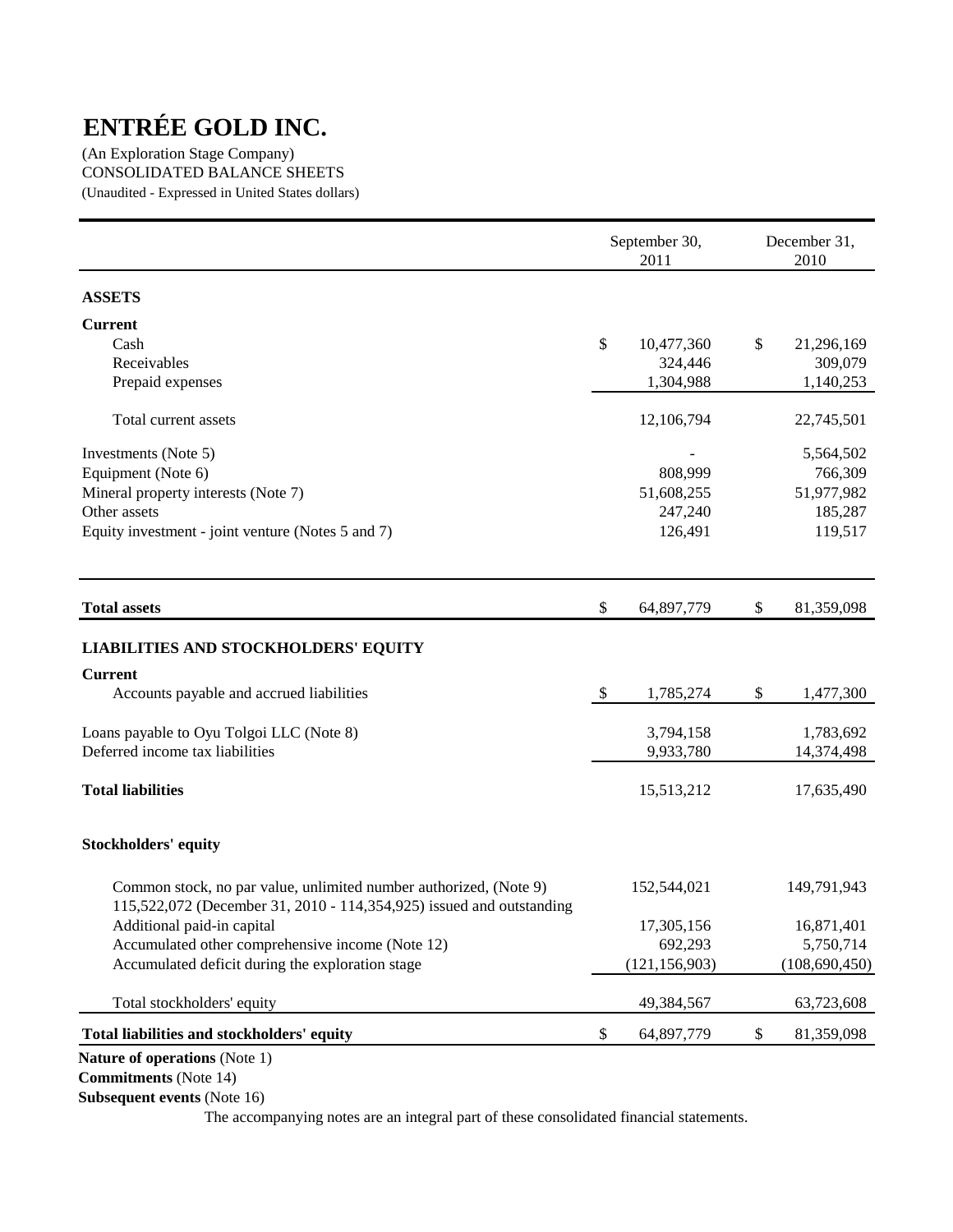(An Exploration Stage Company) CONSOLIDATED STATEMENTS OF OPERATIONS AND COMPREHENSIVE LOSS (Unaudited - Expressed in United States dollars)

|                                                            | Three Months<br>Ended<br>September 30,<br>2011 | Three Months<br>Ended<br>September 30,<br>2010 | Nine Months<br>Ended<br>September 30,<br>2011 | Nine Months<br>Ended<br>September 30,<br>2010 | Inception<br>(July 19,1995) to<br>September 30,<br>2011                             |
|------------------------------------------------------------|------------------------------------------------|------------------------------------------------|-----------------------------------------------|-----------------------------------------------|-------------------------------------------------------------------------------------|
|                                                            |                                                |                                                |                                               |                                               |                                                                                     |
| <b>EXPENSES</b>                                            |                                                |                                                |                                               |                                               |                                                                                     |
| Exploration (Note 7)                                       | 3,662,130<br>\$.                               | 4,496,968<br><sup>S</sup>                      | \$13,007,936                                  | 8,116,644<br><sup>S</sup>                     | 80,084,085<br>$\mathcal{S}$                                                         |
| General and administration                                 | 1,210,010                                      | 1,891,048                                      | 4,579,664                                     | 3,818,810                                     | 46,924,585                                                                          |
| Depreciation                                               | 46,564                                         | 14,660                                         | 153,127                                       | 93,423                                        | 1,233,319                                                                           |
| Loss (gain) on sale of mineral property interest (Note 15) | 26,033                                         |                                                | (99, 883)                                     |                                               | (99, 883)                                                                           |
| Impairment of mineral property interests                   | 221,522                                        |                                                | 221,522                                       |                                               | 221,522                                                                             |
| Foreign exchange loss (gain)                               | (71,046)                                       | (175, 994)                                     | 276,525                                       | (307,030)                                     | 54,519                                                                              |
| <b>Loss from operations</b>                                | (5,095,213)                                    | (6,226,682)                                    | (18, 138, 891)                                | (11, 721, 847)                                | (128, 418, 147)                                                                     |
| Gain on sale of investments (Note 5)                       | 1,178,254                                      | $\blacksquare$                                 | 3,326,275                                     |                                               | 3,326,275                                                                           |
| Interest income                                            | 35,452                                         | 80,251                                         | 185,740                                       | 192,477                                       | 5,083,209                                                                           |
| Loss from equity investee (Note 5)                         | (593,087)                                      | (401, 539)                                     | (1,882,695)                                   | (597, 326)                                    | (3,404,239)                                                                         |
| Fair value adjustment of asset                             |                                                |                                                |                                               |                                               |                                                                                     |
| backed commercial paper (Note 5)                           |                                                |                                                |                                               |                                               | (2, 332, 531)                                                                       |
| Loss from operations before income taxes                   | (4,474,594)                                    | (6,547,970)                                    | (16,509,571)                                  | (12, 126, 696)                                | (125, 745, 433)                                                                     |
| Deferred income tax recovery                               | 968,356                                        |                                                | 4,043,118                                     |                                               | 4,588,530                                                                           |
| <b>Net loss</b>                                            |                                                |                                                |                                               |                                               | $$$ (3,506,238) $$$ (6,547,970) $$$ (12,466,453) $$$ (12,126,696) $$$ (121,156,903) |
| Comprehensive loss:                                        |                                                |                                                |                                               |                                               |                                                                                     |
| Net loss                                                   |                                                |                                                |                                               |                                               | $(3,506,238)$ $(6,547,970)$ $(12,466,453)$ $(12,126,696)$ $(121,156,903)$           |
| Unrealized gain (loss) on available                        |                                                |                                                |                                               |                                               |                                                                                     |
| for sale securities (Note 12)                              | (1,289,069)                                    | 486,648                                        | (2,747,997)                                   | 670,364                                       |                                                                                     |
| Foreign currency translation adjustment (Note 12)          | (4,276,782)                                    | 1,967,834                                      | (2,310,424)                                   | 1,345,129                                     | 692,293                                                                             |
| <b>Comprehensive loss</b>                                  |                                                | $(9,072,089)$ \$ $(4,093,488)$                 |                                               |                                               | $(17,524,874)$ $(10,111,203)$ $(120,464,610)$                                       |
| Basic and diluted net loss per share                       | \$<br>$(0.03)$ \$                              | $(0.06)$ \$                                    | $(0.11)$ \$                                   | (0.12)                                        |                                                                                     |
| Weighted average number of common shares outstanding       | 114,832,406                                    | 113.581.788                                    | 114,396,135                                   | 103,045,601                                   |                                                                                     |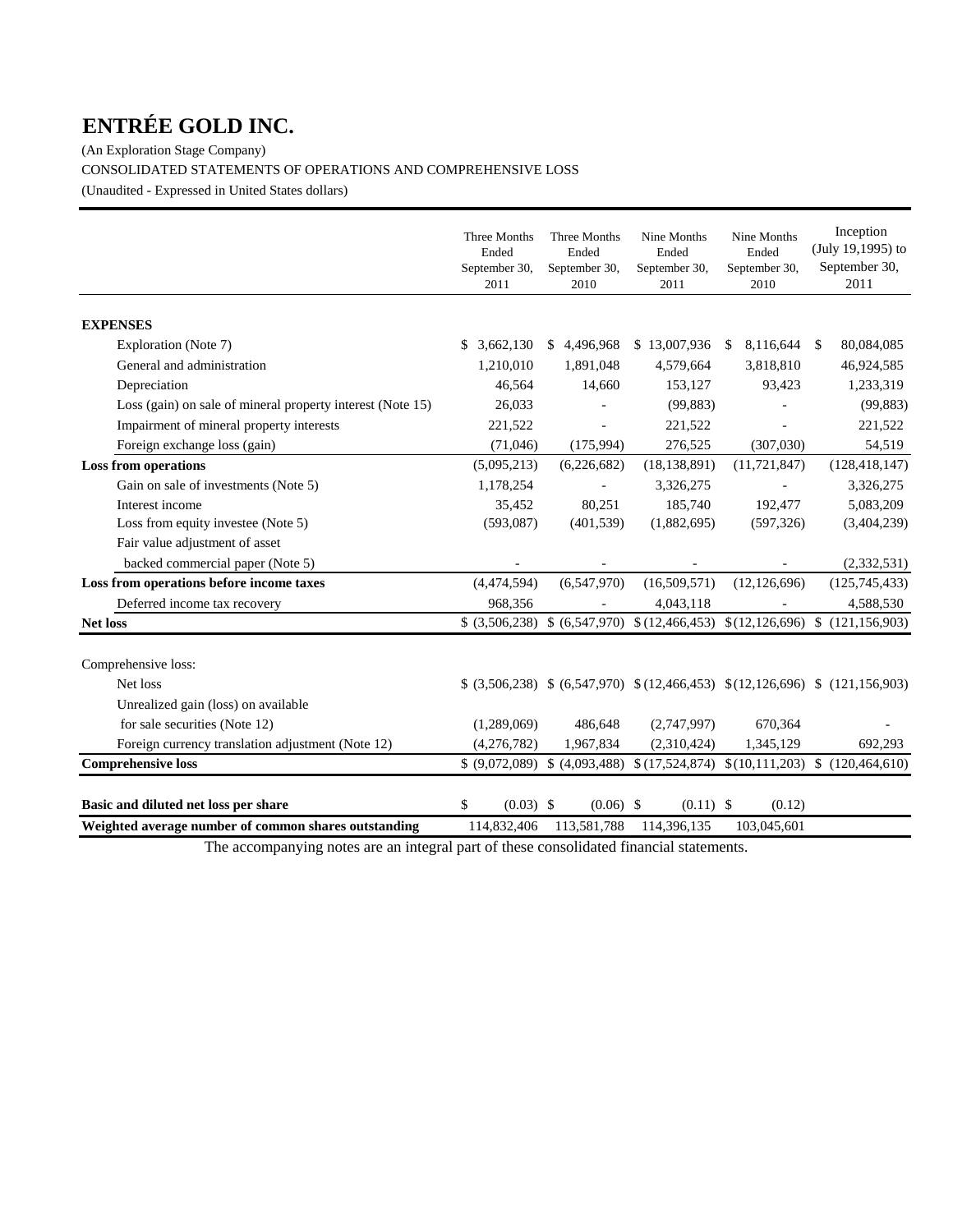# (An Exploration Stage Company) CONSOLIDATED STATEMENT OF STOCKHOLDERS' EQUITY (Unaudited - Expressed in United States dollars)

|                                                  | Number of<br><b>Shares</b> |              | Additional<br>Common<br>Stock<br>Paid-in Capital |              |            | Accumulated<br>Other<br>Comprehensive<br>Income |             |              | Accumulated<br>Deficit<br>During the<br>Exploration<br>Stage | Total<br>Stockholders'<br>Equity |  |
|--------------------------------------------------|----------------------------|--------------|--------------------------------------------------|--------------|------------|-------------------------------------------------|-------------|--------------|--------------------------------------------------------------|----------------------------------|--|
| Balance, September 30, 2010                      | 113,722,418                | \$           | 148,199,684                                      | \$           | 14,977,369 | \$                                              | 2,098,046   | \$           | (100, 747, 739)                                              | \$<br>64,527,360                 |  |
| Shares issued:                                   |                            |              |                                                  |              |            |                                                 |             |              |                                                              |                                  |  |
| Exercise of stock options                        | 590,007                    |              | 1,478,229                                        |              | (573, 021) |                                                 |             |              |                                                              | 905,208                          |  |
| Mineral property interests                       | 42,500                     |              | 114,030                                          |              |            |                                                 |             |              |                                                              | 114,030                          |  |
| Stock-based compensation                         | $\overline{\phantom{a}}$   |              |                                                  |              | 2,467,053  |                                                 |             |              |                                                              | 2,467,053                        |  |
| Foreign currency translation adjustment          |                            |              |                                                  |              |            |                                                 | 2,138,516   |              |                                                              | 2,138,516                        |  |
| Unrealized gain on available for sale securities |                            |              |                                                  |              |            |                                                 | 1,514,152   |              |                                                              | 1,514,152                        |  |
| Net loss                                         |                            |              |                                                  |              |            |                                                 | $\sim$      |              | (7,942,711)                                                  | (7,942,711)                      |  |
| Balance, December 31, 2010                       | 114,354,925                | $\mathbb{S}$ | 149,791,943                                      | $\mathbb{S}$ | 16,871,401 | \$                                              | 5,750,714   | \$           | (108, 690, 450)                                              | \$<br>63,723,608                 |  |
| Shares issued:                                   |                            |              |                                                  |              |            |                                                 |             |              |                                                              |                                  |  |
| Exercise of stock options                        | 155,800                    |              | 573,835                                          |              | (220, 341) |                                                 |             |              |                                                              | 353,494                          |  |
| Mineral property interests                       | 40,000                     |              | 122,189                                          |              |            |                                                 |             |              |                                                              | 122,189                          |  |
| Stock-based compensation                         |                            |              |                                                  |              | 544,969    |                                                 |             |              |                                                              | 544,969                          |  |
| Foreign currency translation adjustment          |                            |              |                                                  |              |            |                                                 | 1,493,659   |              |                                                              | 1,493,659                        |  |
| Unrealized gain on available for sale securities |                            |              |                                                  |              |            |                                                 | 610,935     |              |                                                              | 610,935                          |  |
| Net loss                                         |                            |              |                                                  |              |            |                                                 | $\sim$      |              | (5,342,265)                                                  | (5,342,265)                      |  |
| Balance, March 31, 2011                          | 114,550,725                | $\mathbb{S}$ | 150,487,967                                      | $\mathbb{S}$ | 17,196,029 | \$                                              | 7,855,308   | \$           | (114, 032, 715)                                              | \$<br>61,506,589                 |  |
| Shares issued:                                   |                            |              |                                                  |              |            |                                                 |             |              |                                                              |                                  |  |
| Exercise of stock options                        | 114,039                    |              | 145,158                                          |              | (96, 802)  |                                                 |             |              |                                                              | 48,356                           |  |
| Stock-based compensation                         |                            |              |                                                  |              | 138,077    |                                                 |             |              |                                                              | 138,077                          |  |
| Foreign currency translation adjustment          |                            |              |                                                  |              |            |                                                 | 472,699     |              |                                                              | 472,699                          |  |
| Changes in available for sale securities         |                            |              |                                                  |              |            |                                                 | (2,069,863) |              |                                                              | (2,069,863)                      |  |
| Net loss                                         |                            |              |                                                  |              |            |                                                 |             |              | (3,617,950)                                                  | (3,617,950)                      |  |
| <b>Balance, June 30, 2011</b>                    | 114,664,764                | $\mathbb{S}$ | 150,633,125                                      | \$           | 17,237,304 | \$                                              | 6,258,144   | \$           | (117, 650, 665)                                              | \$<br>56,477,908                 |  |
| Shares issued:                                   |                            |              |                                                  |              |            |                                                 |             |              |                                                              |                                  |  |
| Exercise of stock options                        | 157,308                    |              | 331.728                                          |              | (125, 112) |                                                 |             |              |                                                              | 206,616                          |  |
| Mineral property interests                       | 700,000                    |              | 1,579,168                                        |              |            |                                                 |             |              |                                                              | 1,579,168                        |  |
| Stock-based compensation                         |                            |              |                                                  |              | 192,964    |                                                 |             |              |                                                              | 192,964                          |  |
| Foreign currency translation adjustment          |                            |              |                                                  |              |            |                                                 | (4,276,782) |              |                                                              | (4,276,782)                      |  |
| Changes in available for sale securities         |                            |              |                                                  |              |            |                                                 | (1,289,069) |              |                                                              | (1,289,069)                      |  |
| Net loss                                         |                            |              |                                                  |              |            |                                                 |             |              | (3,506,238)                                                  | (3,506,238)                      |  |
| Balance, September 30, 2011                      | 115,522,072                | \$           | 152,544,021                                      | $\mathbb{S}$ | 17,305,156 | \$                                              | 692,293     | $\mathbb{S}$ | (121, 156, 903)                                              | \$<br>49,384,567                 |  |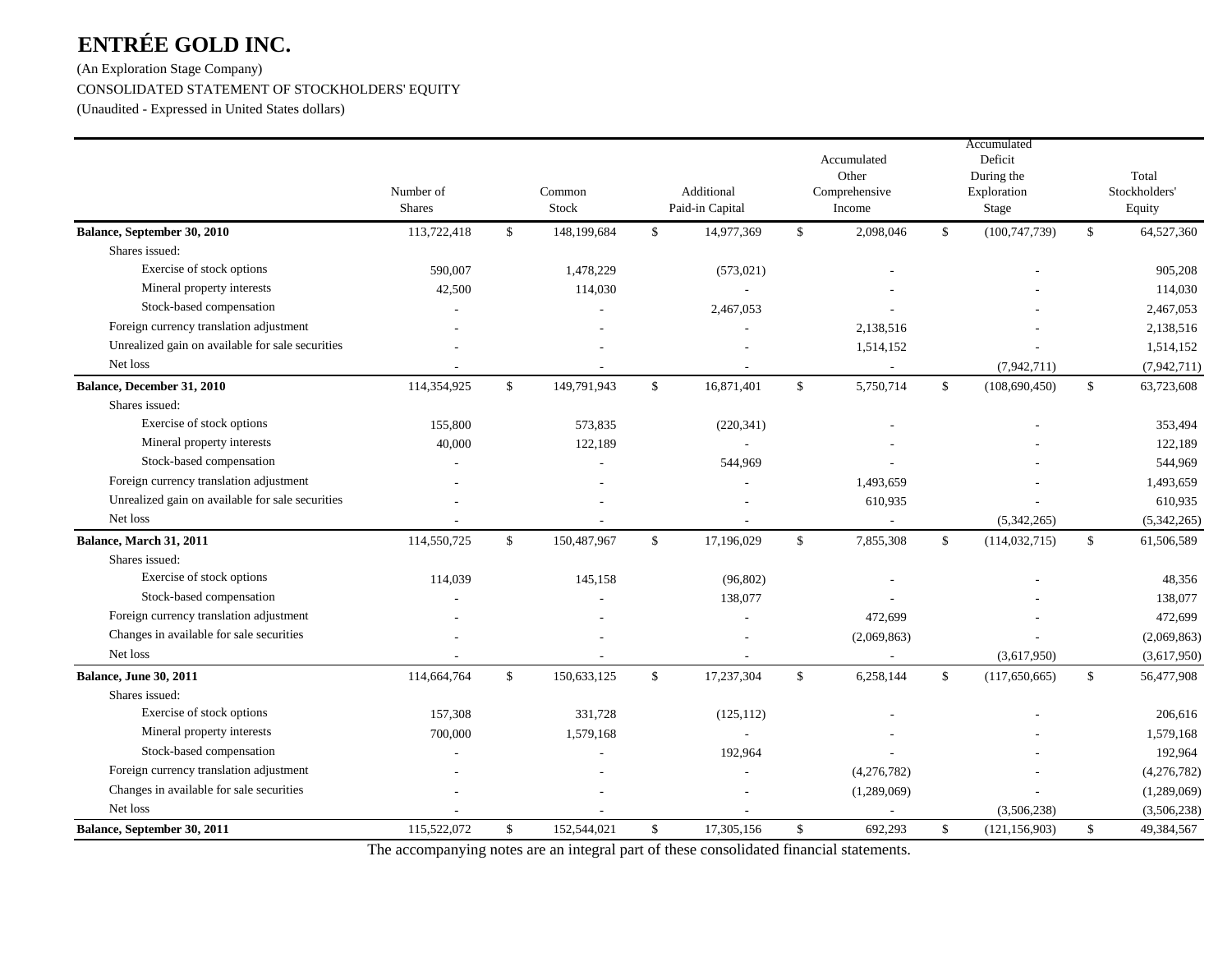(An Exploration Stage Company) CONSOLIDATED STATEMENTS OF CASH FLOWS (Unaudited - Expressed in United States dollars)

|                                                           | Three Months<br>Ended<br>September 30,<br>2011 | Three Months<br>Ended<br>September 30,<br>2010 |              | Nine Months<br>Ended<br>September 30,<br>2011 | Nine Months<br>Ended<br>September 30,<br>2010 |              | Inception<br>(July 19,1995) to<br>September 30,<br>2011     |
|-----------------------------------------------------------|------------------------------------------------|------------------------------------------------|--------------|-----------------------------------------------|-----------------------------------------------|--------------|-------------------------------------------------------------|
| CASH FLOWS FROM OPERATING ACTIVITIES                      |                                                |                                                |              |                                               |                                               |              |                                                             |
| Net loss                                                  | \$ (3,506,238)                                 |                                                |              |                                               |                                               |              | $(6,547,970)$ $(12,466,453)$ $(12,126,696)$ $(121,156,903)$ |
| Items not affecting cash:                                 |                                                |                                                |              |                                               |                                               |              |                                                             |
| Depreciation                                              | 46,564                                         | 14,660                                         |              | 153,127                                       | 93,423                                        |              | 1,233,319                                                   |
| Stock-based compensation                                  | 192,964                                        | 430,792                                        |              | 876,010                                       | 430,792                                       |              | 21,430,731                                                  |
| Fair value adjustment of asset backed<br>commercial paper |                                                |                                                |              |                                               |                                               |              | 2,332,531                                                   |
| Escrow shares compensation                                |                                                |                                                |              |                                               |                                               |              | 2,001,832                                                   |
| Mineral property interest paid in                         |                                                |                                                |              |                                               |                                               |              |                                                             |
| stock and warrants                                        |                                                |                                                |              |                                               |                                               |              | 4,052,698                                                   |
| Loss from equity investee                                 | 593,087                                        | 401,538                                        |              | 1,882,695                                     | 597,326                                       |              | 3,404,239                                                   |
| Deferred income tax recovery                              | (968, 356)                                     | ÷,                                             |              | (4,043,118)                                   | L,                                            |              | (4,588,530)                                                 |
| Loss (gain) on sale of mineral property interest          | 26,033                                         |                                                |              | (99, 883)                                     |                                               |              | (99, 883)                                                   |
| Impairment of mineral property interests                  | 221,522                                        | $\blacksquare$                                 |              | 221,522                                       |                                               |              | 221,522                                                     |
| Gain on sale of investments                               | (1, 178, 254)                                  | $\blacksquare$                                 |              | (3,326,275)                                   | $\sim$                                        |              | (3,326,275)                                                 |
| Other items not affecting cash                            |                                                | 16,509                                         |              | 8,461                                         | 25,788                                        |              | 229,057                                                     |
| Changes in assets and liabilities:                        |                                                |                                                |              |                                               |                                               |              |                                                             |
| Receivables                                               | (98,071)                                       | 73,391                                         |              | (30, 396)                                     | 5,913                                         |              | (298, 427)                                                  |
| Receivables - Oyu Tolgoi LLC                              | $\frac{1}{2}$                                  | 702,028                                        |              |                                               | 702,028                                       |              | 64,194                                                      |
| Prepaid expenses                                          | (707, 352)                                     | (233, 496)                                     |              | (227, 197)                                    | 109,681                                       |              | (1,243,029)                                                 |
| Accounts payable and accrued liabilities                  | (825, 203)                                     | 761,687                                        |              | 414,504                                       | 850,649                                       |              | 1,488,801                                                   |
| Net cash used in operating activities                     | (6,203,304)                                    | (4,380,861)                                    |              | (16, 637, 003)                                | (9,311,096)                                   |              | (94, 254, 123)                                              |
| <b>CASH FLOWS FROM FINANCING ACTIVITIES</b>               |                                                |                                                |              |                                               |                                               |              |                                                             |
| Proceeds from issuance of capital stock                   | 206,616                                        | 271,838                                        |              | 608,466                                       | 1,794,520                                     |              | 115,299,928                                                 |
| Share issue costs                                         |                                                |                                                |              |                                               | (147,228)                                     |              | (3,693,148)                                                 |
| Loan payable to Oyu Tolgoi LLC                            |                                                |                                                |              |                                               |                                               |              | 376,230                                                     |
| Net cash provided by financing activities                 | 206,616                                        | 271,838                                        |              | 608,466                                       | 1,647,292                                     |              | 111,983,010                                                 |
| <b>CASH FLOWS FROM INVESTING ACTIVITIES</b>               |                                                |                                                |              |                                               |                                               |              |                                                             |
| Cash acquired on acquisition of PacMag Metals Limited     |                                                | ÷,                                             |              |                                               | 959,437                                       |              | 837,263                                                     |
| Mineral property interest                                 |                                                | (18, 366)                                      |              | $\overline{a}$                                | (72, 873)                                     |              | (217,093)                                                   |
| Mineral Property Interest - Bond Payments                 |                                                | 35                                             |              | (62, 819)                                     | (79, 047)                                     |              | (211,880)                                                   |
| Joint venture - Oyu Tolgoi LLC                            |                                                |                                                |              |                                               |                                               |              | (366, 595)                                                  |
| Purchase of asset backed                                  |                                                |                                                |              |                                               |                                               |              |                                                             |
| commercial paper                                          |                                                |                                                |              |                                               |                                               |              | (4,031,122)                                                 |
| Acquisition of PacMag Metals Limited                      |                                                | (560, 476)                                     |              |                                               | (7,388,397)                                   |              | (7,465,495)                                                 |
| Acquisition of equipment                                  | (22, 752)                                      | (13,053)                                       |              | (223,019)                                     | (76, 011)                                     |              | (2,087,562)                                                 |
| Proceeds from sale of mineral property interest           |                                                |                                                |              | 125,916                                       |                                               |              | 125,916                                                     |
| Proceeds from sale of investments                         | 2,727,407                                      |                                                |              | 5,901,615                                     |                                               |              | 5,901,615                                                   |
| Net cash provided by (used in) investing activities       | 2,704,655                                      | (591, 860)                                     |              | 5,741,693                                     | (6,656,891)                                   |              | (7, 514, 953)                                               |
| Effect of foreign currency translation on cash            | (1,509,277)                                    | 791,757                                        |              | (531,965)                                     | 215,128                                       |              | 263,426                                                     |
| Change in cash during the period                          | (4,801,310)                                    | (3,909,126)                                    |              | (10,818,809)                                  | (14, 105, 567)                                |              | 10,477,360                                                  |
| Cash, beginning of period                                 | 15,278,670                                     | 30,163,995                                     |              | 21,296,169                                    | 40,360,436                                    |              |                                                             |
| Cash, end of period                                       | \$10,477,360                                   | \$26,254,869                                   | \$           | 10,477,360                                    | \$ 26,254,869                                 | \$           | 10,477,360                                                  |
| Cash paid for interest during the period                  | \$                                             | \$                                             | \$           |                                               | \$                                            | \$           |                                                             |
| Cash paid for income taxes during the period              | \$<br>$\blacksquare$                           | \$<br>$\blacksquare$                           | $\mathbb{S}$ | ÷,                                            | \$                                            | $\mathbb{S}$ |                                                             |

Supplemental disclosure with respect to cash flows (Note 13)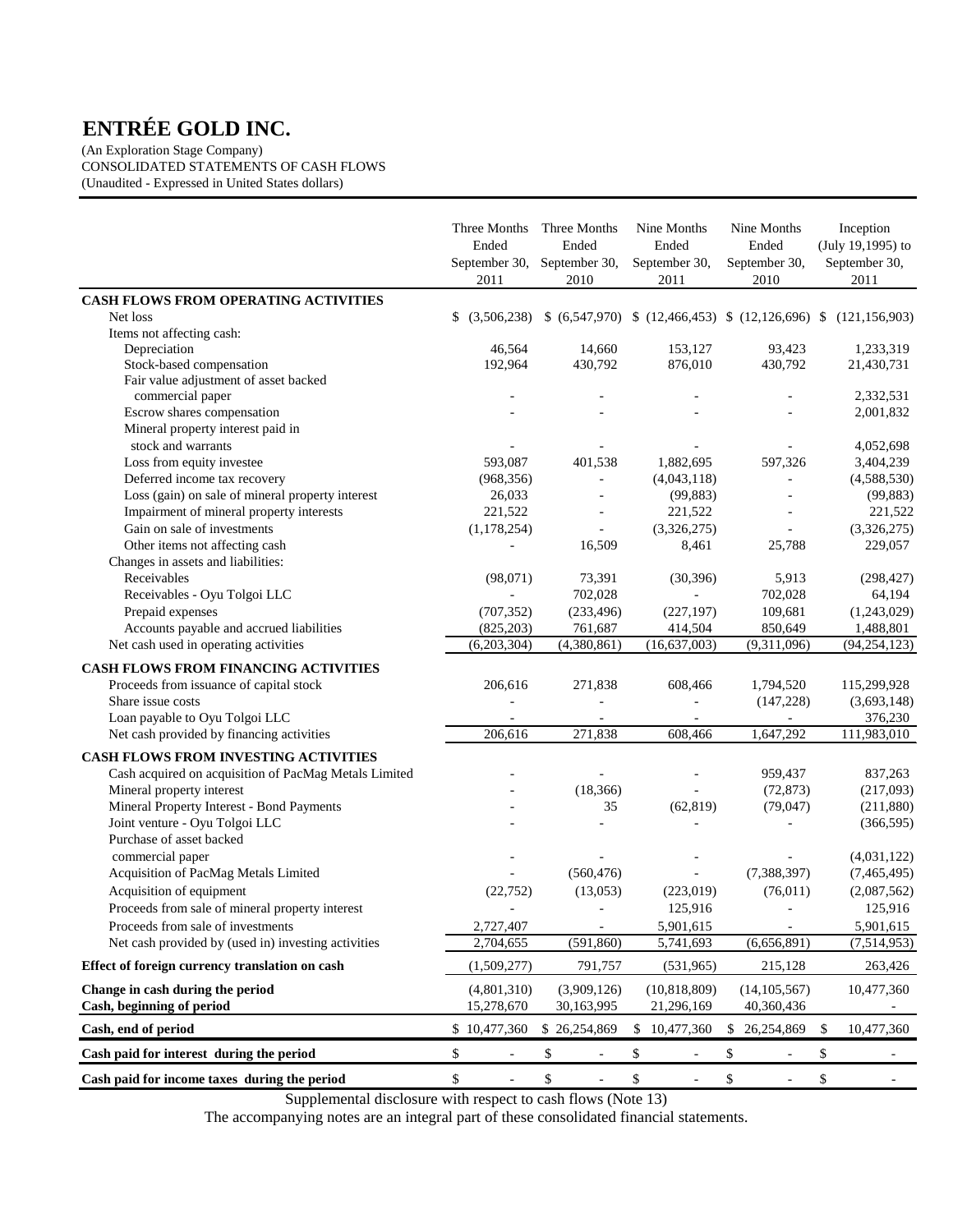#### **1. NATURE OF OPERATIONS**

Entrée Gold Inc. ("Entrée" or the "Company") was incorporated under the laws of the Province of British Columbia on July 19, 1995 and continued under the laws of the Yukon Territory on January 22, 2003. On May 27, 2005, the Company changed its governing jurisdiction from the Yukon Territory to British Columbia by continuing into British Columbia under the *Business Corporation Act* (British Columbia). The Company's principal business activity is the exploration of mineral property interests. To date, the Company has not generated significant revenues from its operations and is considered to be in the exploration stage.

All amounts are expressed in United States dollars, except for certain amounts denoted in Canadian dollars ("C\$"), and Australian dollars ("A\$").

These consolidated financial statements have been prepared on the assumption that the Company will be able to realize its assets and discharge its liabilities in the normal course of business. The Company currently earns no operating revenues. Continued operations of the Company are dependent upon the Company's ability to secure additional equity capital or receive other financial support, and in the longer term to generate profits from business operations.

#### **2. BASIS OF PRESENTATION**

The interim period financial statements have been prepared by the Company in conformity with generally accepted accounting principles in the United States of America. The preparation of financial data is based on accounting principles and practices consistent with those used in the preparation of annual financial statements, and in the opinion of management these financial statements contain all adjustments necessary (consisting of normally recurring adjustments) to present fairly the financial information contained therein. Certain information and footnote disclosure normally included in the financial statements prepared in conformity with generally accepted accounting principles in the United States of America have been condensed or omitted. These interim period statements should be read together with the most recent audited financial statements and the accompanying notes for the year ended December 31, 2010. The results of operations for the nine months ended September 30, 2011 are not necessarily indicative of the results to be expected for the year ending December 31, 2011.

## **3. SIGNIFICANT ACCOUNTING POLICIES**

These consolidated financial statements follow the same significant accounting principles as those outlined in the notes to the audited consolidated financial statements for the year ended December 31, 2010.

## **4. ACQUISITIONS**

The Company acquired all of the outstanding shares of PacMag Metals Limited (now PacMag Metals Pty Ltd) ("PacMag") on June 30, 2010, pursuant to a Scheme Implementation Deed dated November 28, 2009 and amended by a Deed of Variation dated April 12, 2010 with PacMag, by way of schemes of arrangement (the "Schemes") under the laws of Australia. The acquisition has been accounted for as an acquisition of the net assets of PacMag, rather than a business combination, as the net assets acquired did not represent a separate business transaction. For accounting purposes, Entrée acquired control of PacMag on June 30, 2010 and these consolidated financial statements include the results of PacMag from June 30, 2010. All outstanding options to purchase PacMag shares were cancelled pursuant to the Schemes.

As consideration to former shareholders and option holders of PacMag, the Company issued 15,020,801 common shares valued at \$28,325,101, paid \$6,160,391 and incurred transaction costs of \$1,282,789 for total consideration of \$35,768,281.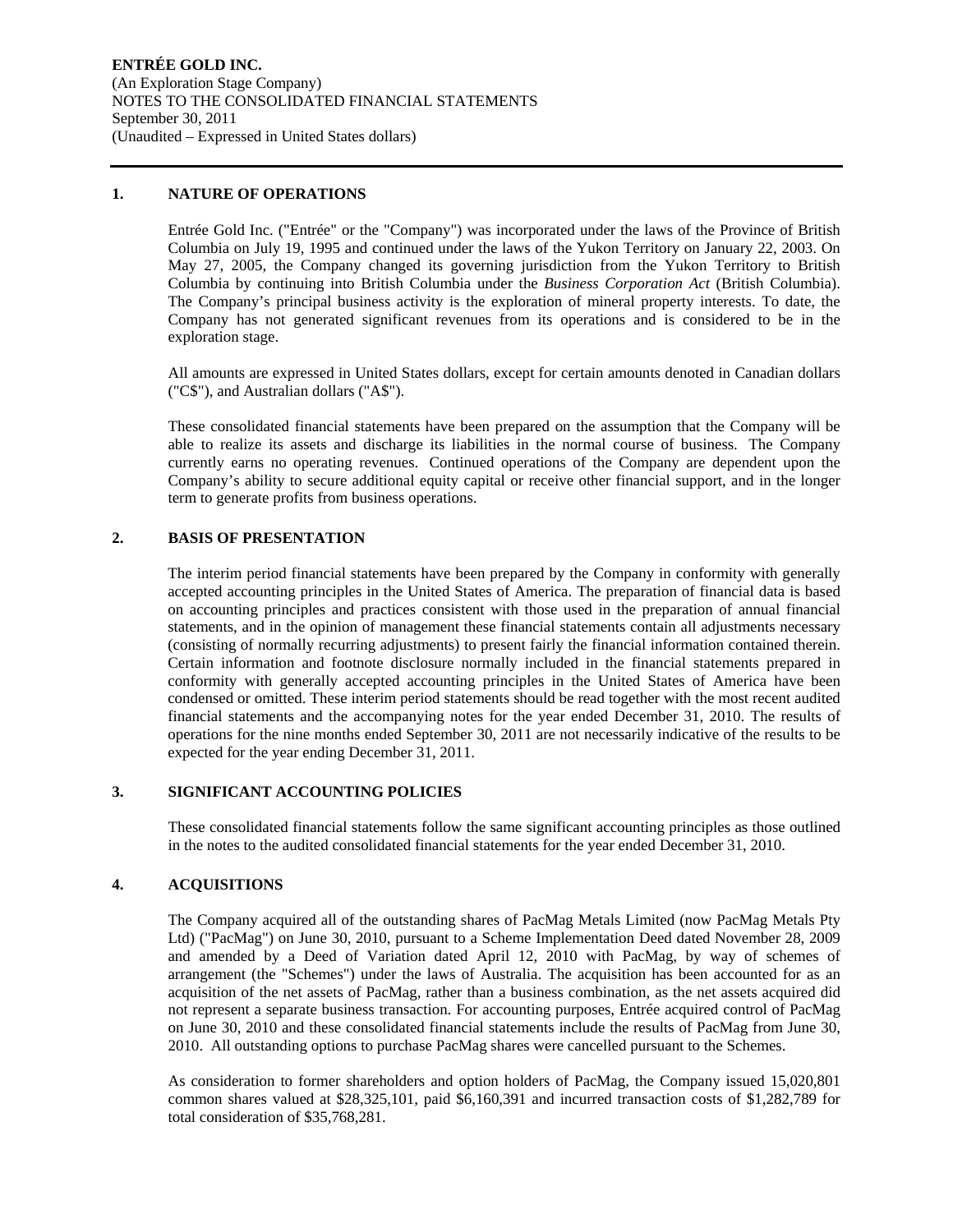### 4**. ACQUISITIONS** (cont'd...)

The Company allocated the consideration to assets acquired and liabilities assumed as follows:

| Cash                                      | \$<br>837,263    |
|-------------------------------------------|------------------|
| Receivables and deposits                  | 174,440          |
| Investments                               | 895,273          |
| Mineral property interests                | 47,979,966       |
| Equipment                                 | 1,488            |
| Accounts payables and accrued liabilities | (128, 689)       |
| Deferred income tax liability             | (13,991,460)     |
|                                           | \$<br>35,768,281 |

For the purposes of these consolidated financial statements, the purchase consideration has been allocated to the fair value of assets acquired and liabilities assumed, based on management's best estimates and taking into account all available information at the time of acquisition as well as applicable information at the time these consolidated financial statements were prepared.

# **5. INVESTMENTS**

Investments are summarized as follows:

|                                      |  | September 30, 2011 December 31, 2010 |
|--------------------------------------|--|--------------------------------------|
| <b>Asset Backed Commercial Paper</b> |  | 2,638,185                            |
| <b>Australian Listed Equity</b>      |  | 2,926,317                            |
|                                      |  | 5,564,502                            |

### *Asset Backed Commercial Paper*

In September 2011, the Company sold its asset backed notes ("AB Notes") with a face value of C\$4,007,068, and an expected maturity date of December 20, 2016, for gross cash proceeds of \$2,727,407, net of taxes. Entrée had designated the notes as available for sale and the notes were recorded at fair value using a discounted cash flow approach (December 31,  $2010 - C\$ \$2,623,998). The Company recorded a gain on sale of investments of \$1,178,254 for the nine months ended September 30, 2011.

#### *Australia Listed Equity Securities*

In April 2011, the Company sold its Australian listed securities for gross cash proceeds of \$3,174,208, net of taxes. The Company recorded a gain on sale of investments of \$2,148,021 for the nine months ended September 30, 2011.

## *Equity Method Investment*

The Company has a 20% interest in a joint venture with Oyu Tolgoi LLC ("OTLLC"), a company owned 66% by Ivanhoe Mines Ltd. (Note 7). At September 30, 2011, the Company's investment in the joint venture was \$126,491 (December 31, 2010 - \$119,517). The Company's share of the loss of the joint venture is \$1,882,695 for the nine months ended September 30, 2011 (September 30, 2010 - \$597,326).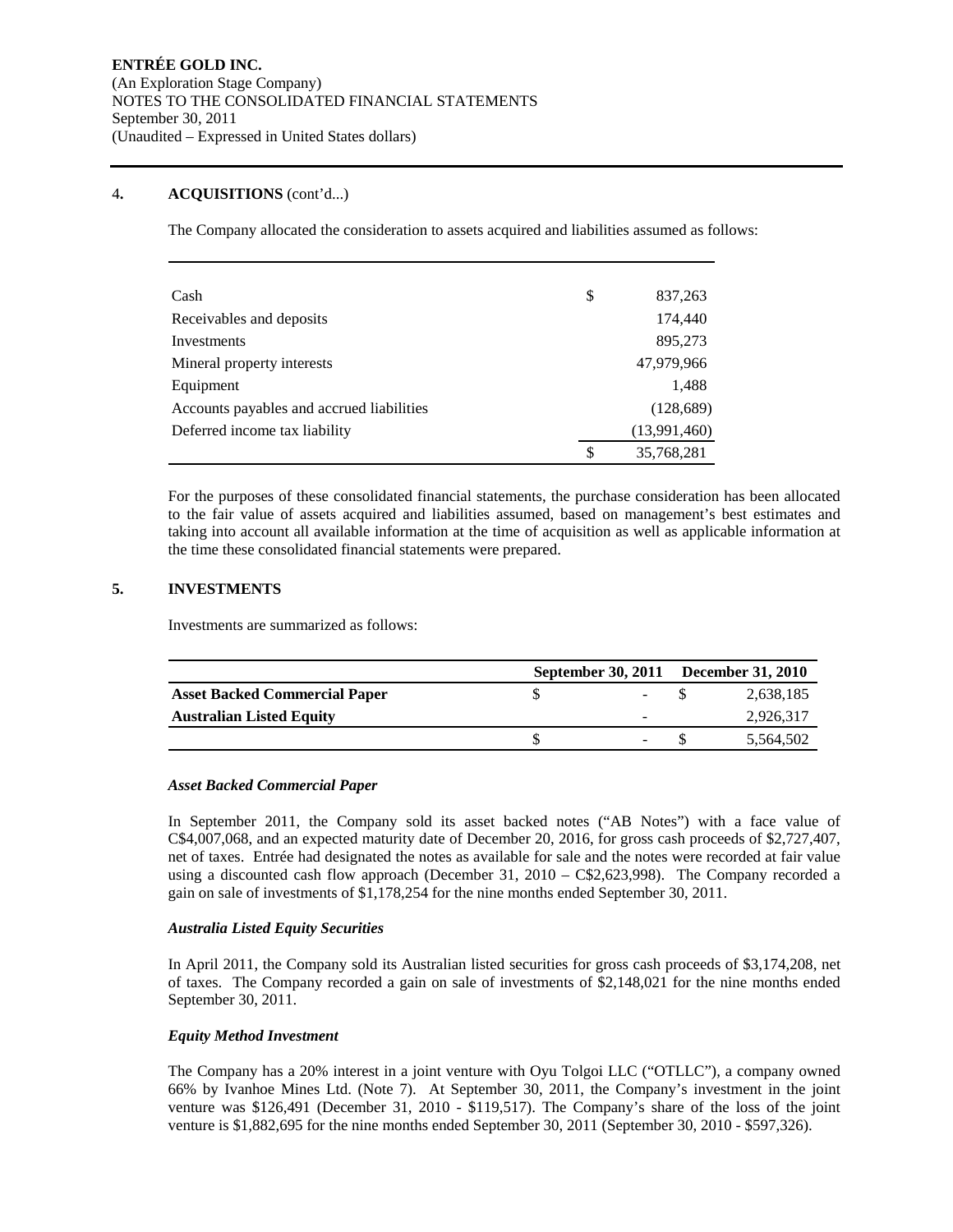## **6. EQUIPMENT**

|                    |              | September 30, 2011 |           | December 31, 2010 |              |           |  |  |  |
|--------------------|--------------|--------------------|-----------|-------------------|--------------|-----------|--|--|--|
|                    |              | Accumulated        | Net Book  |                   | Accumulated  | Net Book  |  |  |  |
|                    | Cost         | Depreciation       | Value     | Cost              | Depreciation | Value     |  |  |  |
|                    |              |                    |           |                   |              |           |  |  |  |
| Office equipment   | 129,375<br>S | 81.249<br>\$       | \$48.126  | 128.546<br>S      | \$77,718     | \$50,828  |  |  |  |
| Computer equipment | 600,538      | 325,945            | 274,593   | 582,103           | 317,101      | 265,002   |  |  |  |
| Field equipment    | 632,011      | 287,486            | 344,525   | 542,662           | 255,423      | 287,239   |  |  |  |
| <b>Buildings</b>   | 425,118      | 283,363            | 141,755   | 444,041           | 280,801      | 163,240   |  |  |  |
|                    | \$1,787,042  | \$978,043          | \$808,999 | \$1,697,352       | \$931,043    | \$766,309 |  |  |  |

## **7. MINERAL PROPERTY INTERESTS**

Title to mineral property interests involves certain inherent risks due to the difficulties of determining the validity of certain claims as well as the potential for problems arising from the frequently ambiguous conveyancing history characteristic of many mineral property interests. The Company has investigated title to its mineral property interests and, to the best of its knowledge, title to the mineral property interests is in good standing.

#### *Material Properties*

The Company's two principal assets are the Lookout Hill copper-gold property in Mongolia, and the Ann Mason copper-molybdenum property in Nevada.

## **Lookout Hill, Mongolia**

The Lookout Hill property in the South Gobi region of Mongolia is comprised of two mining licences, Shivee Tolgoi and Javhlant, granted by the Mineral Resources Authority of Mongolia in October 2009.

In October 2004, Entrée entered into an arm's-length Equity Participation and Earn-In Agreement (the "Earn-In Agreement") with Ivanhoe Mines Ltd. ("Ivanhoe Mines"). Under the Earn-In Agreement, Ivanhoe Mines agreed to purchase equity securities of Entrée, and was granted the right to earn a beneficial interest in what is now the eastern portion of the Shivee Tolgoi mining licence and all of the Javhlant mining licence (together the "Joint Venture Property"). Most of Ivanhoe Mines' rights and obligations under the Earn-In Agreement were subsequently assigned by Ivanhoe Mines to what was then its wholly-owned subsidiary, OTLLC. The Government of Mongolia subsequently acquired a 34% interest in OTLLC from Ivanhoe Mines.

On June 30, 2008, OTLLC gave notice that it had completed its earn-in obligations by expending a total of \$35 million on exploration of the Joint Venture Property. OTLLC earned an 80% beneficial ownership interest in all minerals extracted below a sub-surface depth of 560 meters from the Joint Venture Property and a 70% beneficial ownership interest in all minerals extracted from surface to a depth of 560 meters from the Joint Venture Property. In accordance with the Earn-In Agreement, Entrée and OTLLC formed a joint venture (the "Entrée-OTLLC Joint Venture") on terms annexed to the Earn-In Agreement.

Entrée holds title to the Joint Venture Property in trust for the Entrée-OTLLC Joint Venture. The portion of the Shivee Tolgoi mining licence outside of the Joint Venture Property ("Shivee West") is 100% legally and beneficially owned by Entrée, but is subject to a first right of refusal by OTLLC.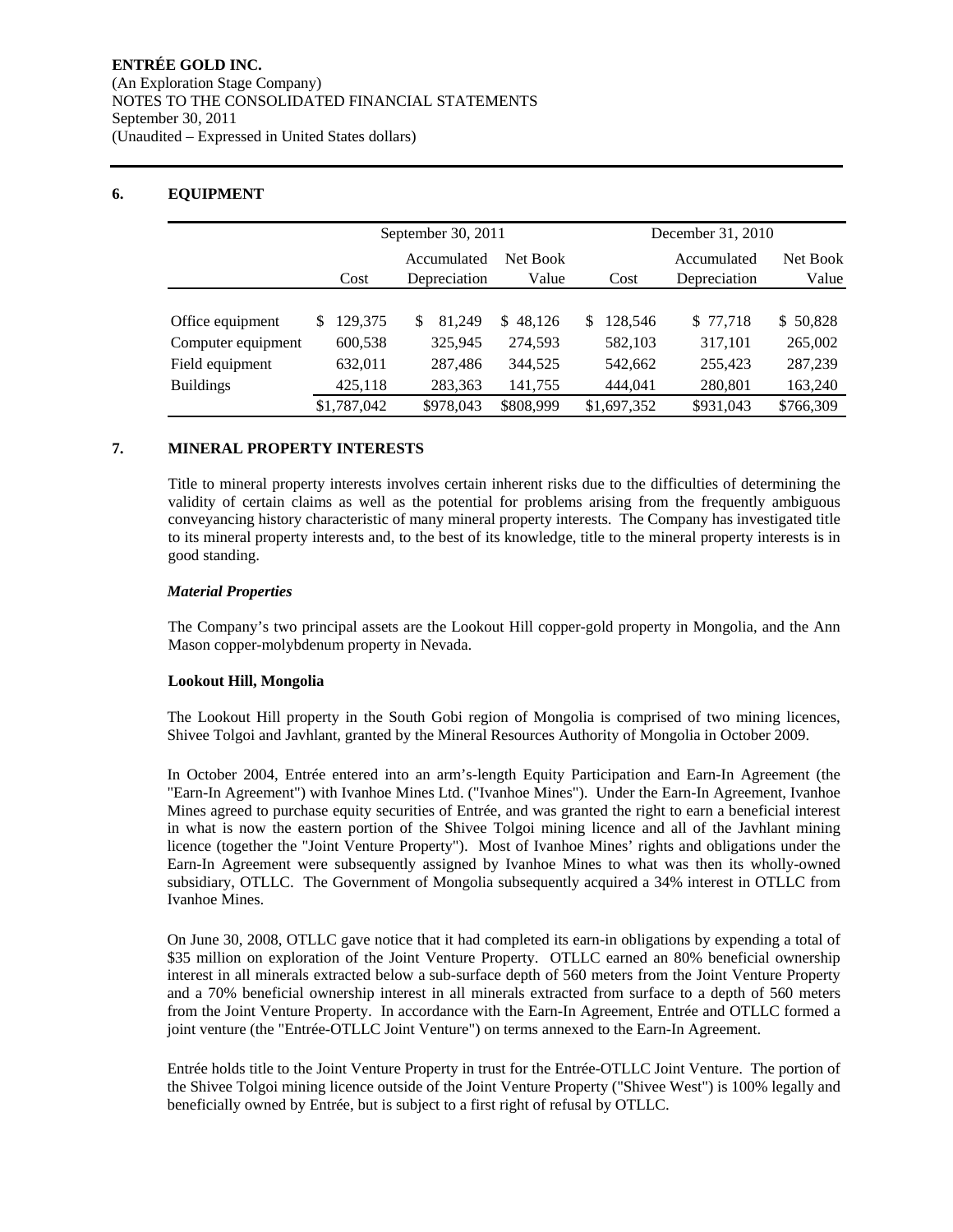#### **7. MINERAL PROPERTY INTERESTS** (cont'd...)

#### *Material Properties* (cont'd...)

The Shivee Tolgoi and Javhlant mining licences were each issued for a 30 year term and have rights of renewal for two further 20 year terms.

As of September 30, 2011, the Entrée-OTLLC Joint Venture had expended approximately \$18.1 million to advance the Joint Venture Property. Under the terms of the Entrée-OTLLC Joint Venture, OTLLC contributed on behalf of the Company its required participation amount charging interest at prime plus 2% (Note 8).

#### **Ann Mason, Nevada, United States**

Entrée has a 100% interest in the Ann Mason property in Nevada, which it acquired in June 2010 through the acquisition of PacMag. The Ann Mason property hosts the Ann Mason copper-molybdenum porphyry deposit and the Blue Hill copper oxide-sulphide target.

#### *Other Properties*

The Company also has interests in non-material properties in Mongolia, the United States, Australia and Peru. In the financial year ended December 31, 2010, the Company determined not to proceed with its exploration properties in Canada and China. Non-material properties on which significant exploration costs were expensed include the following:

#### **Blackjack, Nevada, United States**

On August 26, 2010, the Company acquired a 51% interest in the Blackjack property from Honey Badger Exploration Inc. ("Honey Badger") after incurring expenditures of \$900,000 on the property, issuing 37,500 shares and reimbursing Honey Badger for up to \$206,250 of expenditures previously incurred on the property. On July 27, 2011, the Company acquired Honey Badger's remaining 49% interest in the Blackjack property, by issuing 550,000 shares and paying \$650,000 to Honey Badger. Certain of the claims are subject to an underlying mining lease and option to purchase agreement with two individuals. The underlying agreement provides for an option to purchase the claims for \$500,000, a 3% net smelter returns ("NSR") royalty (which may be brought down to a 1% NSR royalty for \$2 million) and annual advance minimum royalty payments of \$27,500 commencing in June 2011 and continuing until the commencement of sustained commercial production. The advance payments will be credited against future net smelter returns royalty payments.

#### **Roulette, Nevada, United States**

In September 2009, the Company entered into an agreement with Bronco Creek Exploration Inc. ("Bronco Creek"), the wholly-owned subsidiary of Eurasian Minerals Inc. (together, "Eurasian Minerals"), whereby the Company may acquire an 80% interest in the Roulette property. In order to acquire its interest, the Company must: (a) incur expenditures of \$1,000,000, make cash payments of \$140,000 and issue 85,000 shares of the Company within three years; (b) make aggregate advance royalty payments totalling \$375,000 between the fifth and tenth anniversaries of the agreement; and (c) deliver a bankable feasibility study before the tenth anniversary of the agreement. In accordance with the agreement, the Company has completed minimum exploration expenditures of \$600,000, issued 85,000 shares and made payments totalling \$140,000.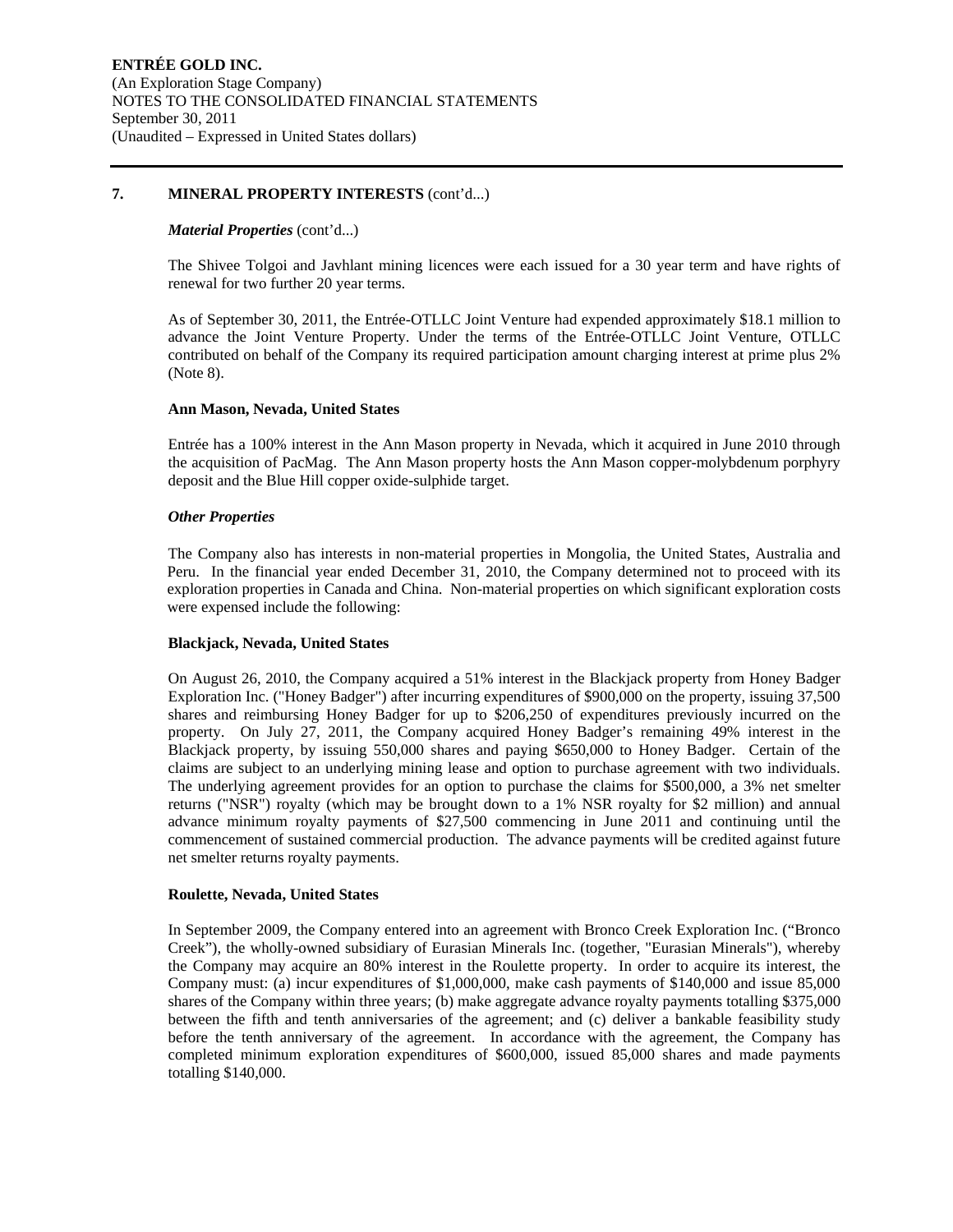### **7. MINERAL PROPERTY INTERESTS** (cont'd...)

*Other Properties* (cont'd...)

#### **Australia Properties**

The Company has a number of mineral property interests in Australia which it acquired in conjunction with the PacMag acquisition, including the Blue Rose joint venture and the Mystique farm-out. The Company holds a 51% interest in the Blue Rose copper-iron-gold-molybdenum joint venture property, with Giralia Resources Pty Ltd., now a subsidiary of Atlas Iron Limited (ASX:AGO) ("Atlas"), retaining the remaining 49% interest. The Company has a farm-out agreement with Black Fire Gold Pty Ltd, a wholly-owned subsidiary of Black Fire Energy Limited (ASX:BFE – "Black Fire"), pursuant to which Black Fire can earn a 60% interest in the property by expending \$1 million by September 2012 and a 75% interest by expending \$2.5 million by September 2014. Black Fire can earn an additional 10% interest by sole funding a pre-feasibility study on the property.

Acquisition costs capitalized are summarized as follows:

|                            | September 30,<br>2011 |    | December 31.<br>2010 |
|----------------------------|-----------------------|----|----------------------|
| <b>USA</b>                 |                       |    |                      |
| Ann Mason                  | \$<br>47,716,864      | S  | 49,829,801           |
| Blackjack                  | 1,798,646             |    | 107,011              |
| Empirical                  | 561,102               |    | 268,701              |
| Other                      | 302,959               |    | 458,798              |
| Roulette                   | 276,107               |    | 274,308              |
| <b>Bishee</b>              |                       |    | 68,796               |
| <b>Total USA</b>           | 50,655,678            |    | 51,007,415           |
| <b>AUSTRALIA</b>           |                       |    |                      |
| <b>Blue Rose JV</b>        | 547,144               |    | 557,464              |
| Mystique                   | 405,433               |    | 413,103              |
| Total Australia            | 952,577               |    | 970,567              |
| <b>Total all locations</b> | \$<br>51,608,255      | \$ | 51,977,982           |

Exploration costs expensed are summarized as follows:

|                            | Three Months<br>Ended<br>September 30,<br>2011 |                                | Three Months<br>Ended<br>September 30,<br>2010 |                                   | Nine Months<br>Ended<br>September 30,<br>2011 |                                    | Nine Months<br>Ended<br>September 30,<br>2010 |                                   |
|----------------------------|------------------------------------------------|--------------------------------|------------------------------------------------|-----------------------------------|-----------------------------------------------|------------------------------------|-----------------------------------------------|-----------------------------------|
| US<br>Mongolia<br>Other    | \$                                             | 2,922,151<br>667,094<br>72,885 | - \$                                           | 1,439,123<br>2,818,389<br>239,456 | S                                             | 10,585,946<br>2,175,660<br>246,330 | -S                                            | 2,386,533<br>4,905,985<br>824,126 |
| <b>Total all locations</b> | \$                                             | 3,662,130                      | S                                              | 4,496,968                         | S                                             | 13,007,936                         |                                               | 8,116,644                         |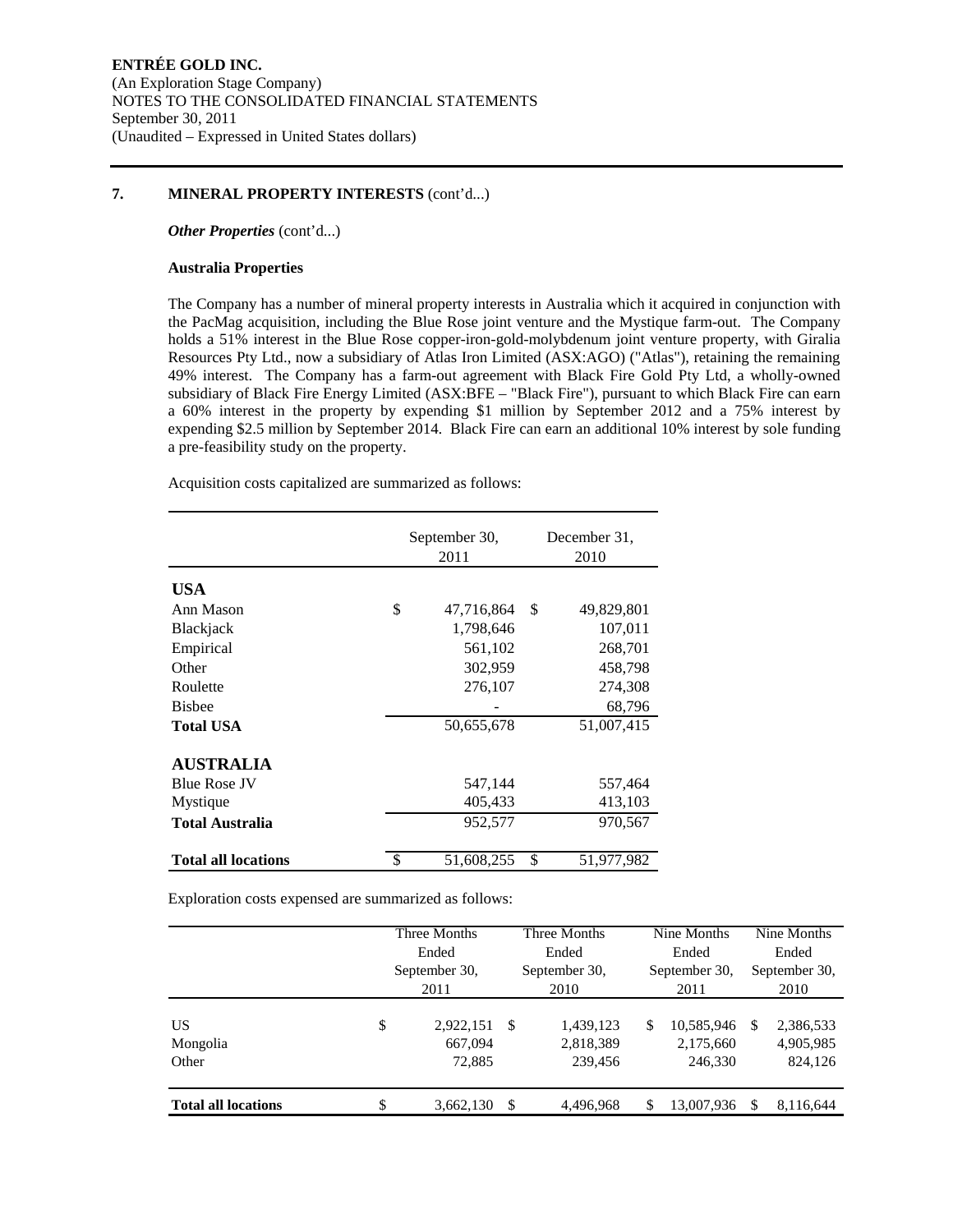### **8. LOANS PAYABLE**

Under the terms of the Entrée-OTLLC Joint Venture (Note 7), OTLLC will contribute funds to approved joint venture programs and budgets on the Company's behalf. Interest on each loan advance shall accrue at an annual rate equal to OTLLC's actual cost of capital or the prime rate of the Royal Bank of Canada, plus two percent (2%) per annum, whichever is less, as at the date of the advance. The loans will be repayable by the Company monthly from ninety percent (90%) of the Company's share of available cash flow from the Entrée-OTLLC Joint Venture. In the absence of available cash flow, the loans will not be repayable. The loans are not expected to be repaid within one year.

## **9. COMMON STOCK**

#### **Share issuances**

During the nine months ended September 30, 2011, the Company issued 427,147 common shares for cash proceeds of \$608,466 on the exercise of stock options. The fair value recorded when the options were granted of \$442,255 has been transferred from additional paid–in capital to common stock on the exercise of the options.

During the nine months ended September 30, 2011, the Company issued 740,000 common shares in payment of mineral property acquisitions valued at \$1,701,357 which have been capitalized as mineral property interests.

#### **Stock options**

The Company has adopted a stock option plan (the "Plan") to grant options to directors, officers, employees and consultants. Under the Plan, as amended in May 2011, the Company may grant options to acquire up to 10% of the issued and outstanding shares of the Company. Options granted can have a term of up to ten years and an exercise price typically not less than the Company's closing stock price on the last trading day before the date of grant. Vesting is determined at the discretion of the Board of Directors.

The Company uses the Black-Scholes option pricing model to determine the fair value of stock options granted. For employees, the compensation expense is amortized on a straight-line basis over the requisite service period which approximates the vesting period. Compensation expense for stock options granted to non-employees is recognized over the contract services period or, if none exists, from the date of grant until the options vest. Compensation associated with unvested options granted to non-employees is re-measured on each balance sheet date using the Black-Scholes option pricing model.

The Company uses historical data to estimate option exercise, forfeiture and employee termination within the valuation model. The expected term of the options approximates the full term of the options. The riskfree interest rate is based on a treasury instrument whose term is consistent with the expected term of the stock options. The Company has not paid and does not anticipate paying dividends on its common stock; therefore, the expected dividend yield is assumed to be zero. Companies are required to utilize an estimated forfeiture rate when calculating the expense for the reporting period. Based on the best estimate, management applied the estimated forfeiture rate of Nil in determining the expense recorded in the accompanying Statements of Operations.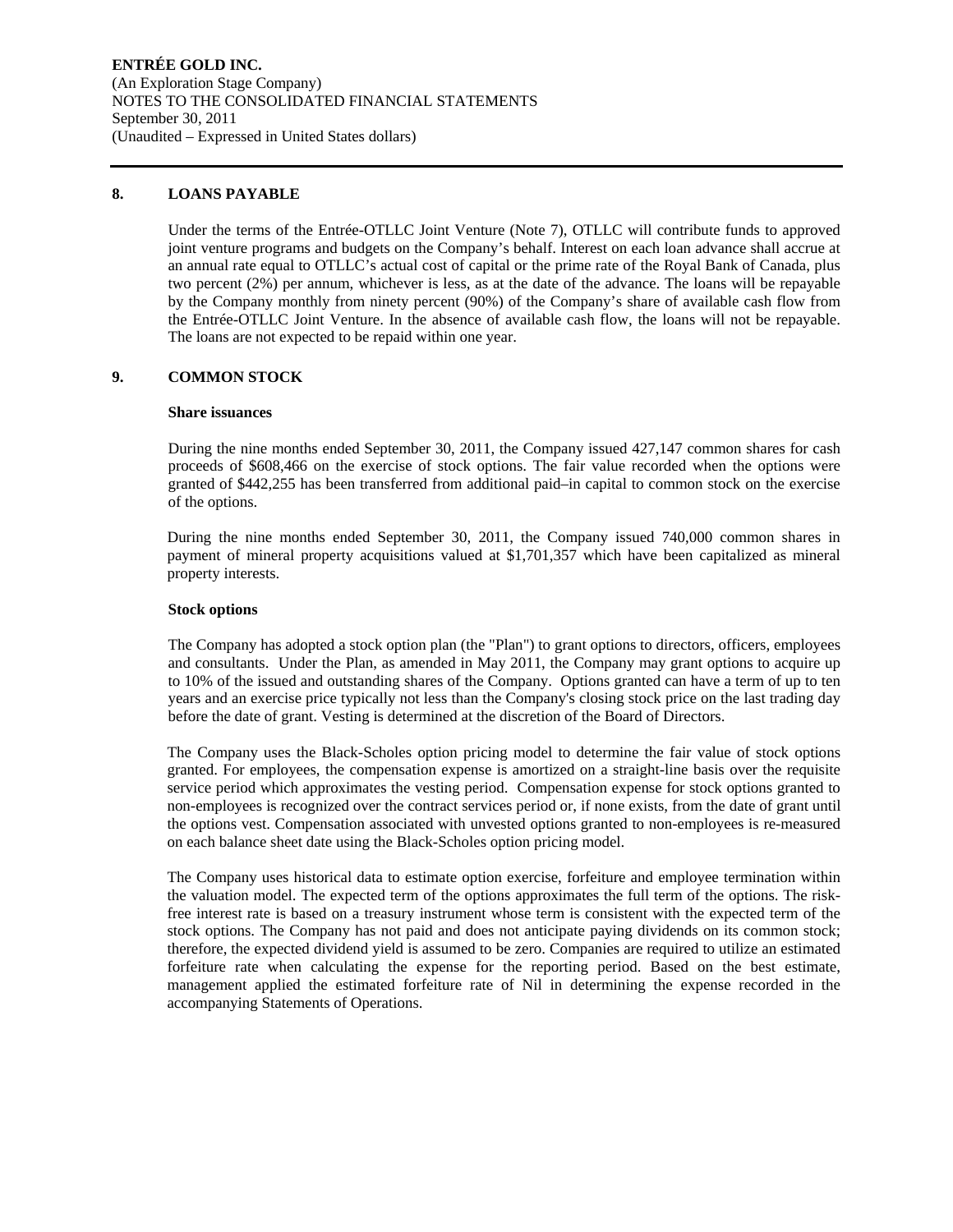# **9. COMMON STOCK** (cont'd…)

# **Stock options** (cont'd…)

Stock option transactions are summarized as follows:

|                               |             | Weighted Average      |
|-------------------------------|-------------|-----------------------|
|                               | Number of   | <b>Exercise Price</b> |
|                               | Options     | (C <sub>s</sub> )     |
| Balance at December 31, 2009  | 10,907,800  | 1.86                  |
| Granted                       | 1,737,500   | 2.77                  |
| Exercised                     | (2,122,278) | 1.66                  |
| Cancelled                     | (1,212,722) | 1.74                  |
| Expired                       | (17,500)    | 1.71                  |
| Balance at December 31, 2010  | 9,292,800   | 2.09                  |
| Granted                       | 325,000     | 3.27                  |
| Exercised                     | (155,800)   | 2.23                  |
| Expired                       | (5,000)     | 2.60                  |
| Balance at March 31, 2011     | 9,457,000   | 2.13                  |
| Exercised                     | (114, 039)  | 1.32                  |
| Cancelled                     | (110, 961)  | 1.32                  |
| Balance at June 30, 2011      | 9,232,000   | 2.15                  |
| Granted                       | 250,000     | 2.12                  |
| Exercised                     | (157,308)   | 1.34                  |
| Cancelled                     | (46, 192)   | 1.32                  |
| Expired                       | (37,500)    | 2.31                  |
| Balance at September 30, 2011 | 9,241,000   | 2.17                  |

There were 575,000 stock options granted during the nine months ended September 30, 2011 with a weighted average exercise price of C\$2.77 and a weighted average fair value of C\$1.64 (September 30, 2010 – C\$1.48). The number of stock options exercisable at September 30, 2011 was 8,916,000.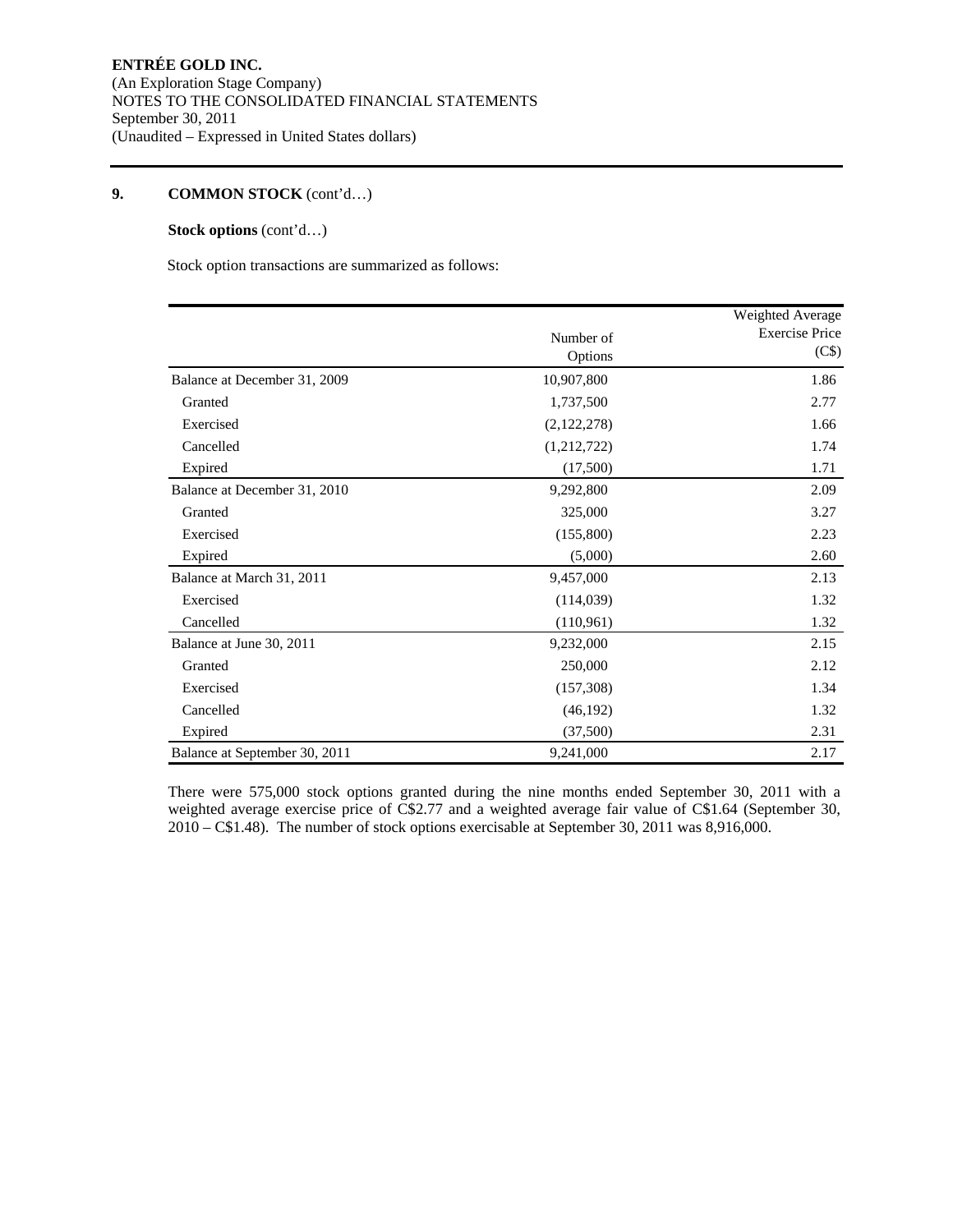### **9. COMMON STOCK** (cont'd…)

#### **Stock options** (cont'd…)

At September 30, 2011, the following stock options were outstanding:

| Number of<br>Options | Exercise<br>Price<br>(C\$) | Aggregate<br><b>Intrinsic Value</b><br>(C\$) | <b>Expiry Date</b> | Number of<br>Options<br>Exercisable | Aggregate<br><b>Intrinsic Value</b><br>(C\$) |
|----------------------|----------------------------|----------------------------------------------|--------------------|-------------------------------------|----------------------------------------------|
|                      |                            |                                              |                    |                                     |                                              |
| 50,000               | 1.77                       |                                              | January 22, 2012   | 50,000                              |                                              |
| 200,000              | 2.16                       |                                              | April 5, 2012      | 200,000                             |                                              |
| 500,000              | 2.06                       |                                              | May 16, 2012       | 500,000                             |                                              |
| 462,500              | 2.30                       |                                              | May 31, 2012       | 462,500                             |                                              |
| 1,364,500            | 2.00                       |                                              | April 3, 2013      | 1,364,500                           |                                              |
| 12,500               | 1.55                       |                                              | May 21, 2013       | 12,500                              |                                              |
| 125,000              | 2.02                       | $\overline{\phantom{0}}$                     | July 17, 2013      | 125,000                             |                                              |
| 1,092,000            | 1.55                       |                                              | September 17, 2013 | 1,092,000                           |                                              |
| 5,000                | 1.55                       |                                              | October 10, 2013   | 5,000                               |                                              |
| 1,417,000            | 1.32                       | 170,040                                      | February 12, 2014  | 1,417,000                           | 170,040                                      |
| 1,707,500            | 2.60                       |                                              | December 29, 2014  | 1,707,500                           |                                              |
| 300,000              | 2.34                       |                                              | September 22, 2015 | 300,000                             |                                              |
| 1,430,000            | 2.86                       |                                              | November 22, 2015  | 1,430,000                           |                                              |
| 200,000              | 3.47                       |                                              | January 4, 2016    | 150,000                             |                                              |
| 125,000              | 2.94                       |                                              | March 8, 2016      | 100,000                             |                                              |
| 150,000              | 2.05                       |                                              | July 7, 2016       |                                     |                                              |
| 100,000              | 2.23                       |                                              | July 15, 2016      |                                     |                                              |
| 9,241,000            |                            | \$<br>170,040                                |                    | 8,916,000                           | \$<br>170,040                                |

The aggregate intrinsic value in the preceding table represents the total intrinsic value, based on the Company's closing stock price of C\$1.44 per share as of September 30, 2011, which would have been received by the option holders had all option holders exercised their options as of that date. The total number of in-the-money options vested and exercisable as of September 30, 2011 was 1,417,000. The total intrinsic value of options exercised during the nine months ended September 30, 2011 was \$427,483 (September 30, 2010 - \$2,181,687).

#### **Stock-based compensation**

575,000 stock options were granted during the nine months ended September 30, 2011. The fair value of stock options granted during the nine months ended September 30, 2011 was \$944,319 (September 30, 2010 - \$1,250,242). 250,000 options were vested and fully recognized upon grant, 62,500 options will be fully vested in 2011, and the remaining 262,500 will be fully vested in 2012. Stock-based compensation recognized during the nine months ended September 30, 2011 was \$876,010 (September 30, 2010 - \$430,792) which has been recorded in the consolidated statements of operations as follows with corresponding additional paid-in capital recorded in stockholders' equity: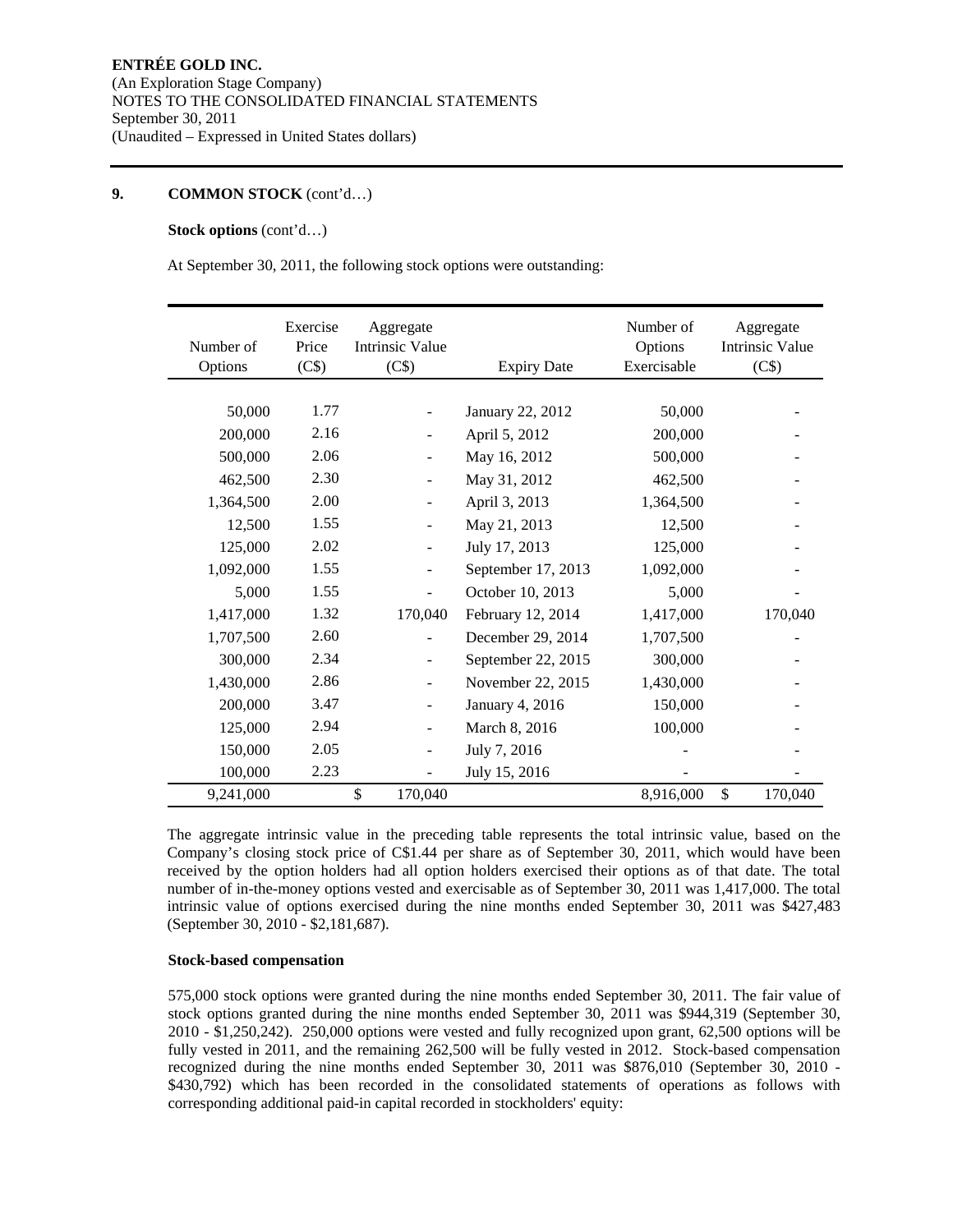# **9. COMMON STOCK** (cont'd…)

**Stock-based compensation** (cont'd…)

|                            |  | Three Months<br>Ended<br>September 30, |      | Three Months<br>Nine Months<br>Ended<br>Ended<br>September 30, September 30, |    |         | Nine Months |                             |    | Cumulative   |
|----------------------------|--|----------------------------------------|------|------------------------------------------------------------------------------|----|---------|-------------|-----------------------------|----|--------------|
|                            |  |                                        |      |                                                                              |    |         |             | Ended                       |    | tο           |
|                            |  |                                        |      |                                                                              |    |         |             | September 30, September 30, |    |              |
|                            |  | 2011                                   |      | 2010                                                                         |    | 2011    |             | 2010                        |    | 2011         |
| Exploration                |  | 61.426                                 | - \$ | $\overline{\phantom{a}}$                                                     | \$ | 108,847 |             | $\overline{\phantom{a}}$    | S. | 3,769,905    |
| General and administration |  | 131.538                                |      | 430.792                                                                      |    | 767.163 |             | 430.792                     |    | 17,660,826   |
|                            |  | 192.964                                | S    | 430.792                                                                      | S  | 876,010 |             | 430.792                     |    | \$21,430,731 |

The following weighted-average assumptions were used for the Black-Scholes valuation of stock options granted:

|                                  | September 30, December 31,<br>2011 | 2010     |  |  |
|----------------------------------|------------------------------------|----------|--|--|
|                                  |                                    |          |  |  |
| Risk-free interest rate          | 2.06%                              | 1.84%    |  |  |
| Expected life of options (years) | 4.2                                | 5.0      |  |  |
| Annualized volatility            | 74%                                | 78%      |  |  |
| Dividend rate                    | $0.00\%$                           | $0.00\%$ |  |  |

## **10. SEGMENT INFORMATION**

The Company operates in one business segment being the exploration of mineral property interests.

Geographic information is as follows:

|                     | September 30,<br>2011 |    | December 31,<br>2010 |
|---------------------|-----------------------|----|----------------------|
| Identifiable assets |                       |    |                      |
| USA                 | \$<br>52,109,187      | S  | 51,790,144           |
| Canada              | 9,387,979             |    | 23,603,838           |
| Australia           | 1,932,397             |    | 4,778,311            |
| Mongolia            | 1,420,128             |    | 1,027,622            |
| Peru                | 29.641                |    | 121,128              |
| China               | 18,447                |    | 38,055               |
|                     | \$<br>64,897,779      | \$ | 81,359,098           |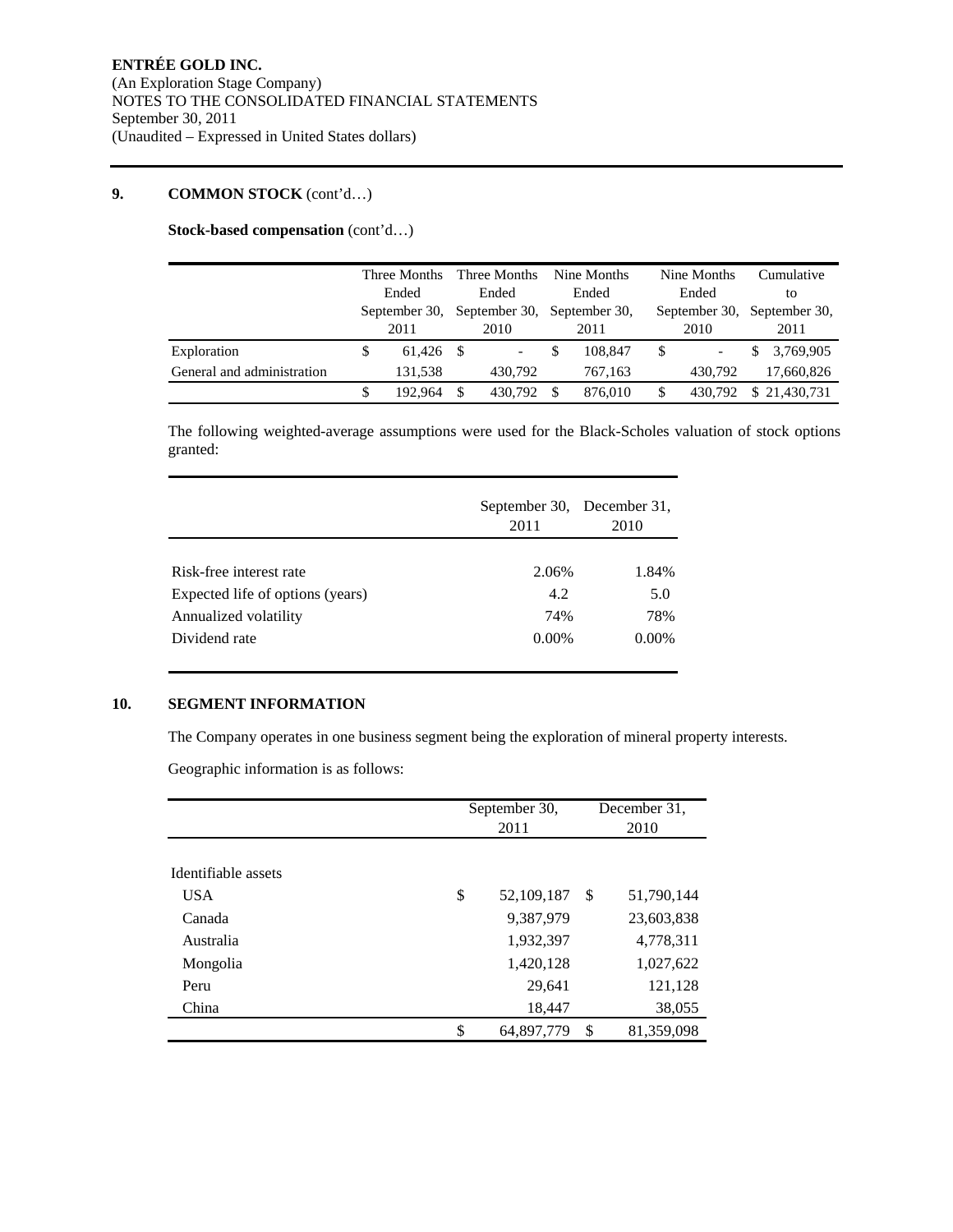#### **11. FINANCIAL INSTRUMENTS**

The Company's financial instruments consist of cash, receivables, investments, accounts payable and accrued liabilities and loans payable. Unless otherwise noted, it is management's opinion that the Company is not exposed to significant interest or credit risks arising from these financial instruments. The fair value of these financial instruments approximates their carrying values, except as noted below.

The Company is exposed to currency risk by incurring certain expenditures in currencies other than the Canadian dollar. The Company does not use derivative instruments to reduce this currency risk.

Fair value measurement is based on a fair value hierarchy, which requires an entity to maximize the use of observable inputs and minimize the use of unobservable inputs when measuring fair value. The standard describes three levels of inputs that may be used to measure fair value which are:

Level 1 — Quoted prices that are available in active markets for identical assets or liabilities.

Level 2 — Quoted prices in active markets for similar assets that are observable.

Level 3 — Unobservable inputs that are supported by little or no market activity and that are significant to the fair value of the assets or liabilities.

At September 30, 2011, the Company had Level 1 financial instruments, consisting of cash, with a fair value of \$10,477,360.

## **12. ACCUMULATED OTHER COMPREHENSIVE INCOME (OCI)**

|                                                                                                                                                                                                      |     | Three Months<br>Ended<br>September 30,<br>2011 |     | Three Months<br>Ended<br>September 30,<br>2010 |     | Nine Months<br>Ended<br>September 30,<br>2011 |               | Nine Months<br>Ended<br>September 30,<br>2010 |
|------------------------------------------------------------------------------------------------------------------------------------------------------------------------------------------------------|-----|------------------------------------------------|-----|------------------------------------------------|-----|-----------------------------------------------|---------------|-----------------------------------------------|
| Accumulated OCI, beginning of period:                                                                                                                                                                |     |                                                |     |                                                |     |                                               |               |                                               |
| Currency translation adjustment                                                                                                                                                                      | \$  | 4,969,075                                      | \$. | $(1,103,633)$ \$                               |     | 3,002,717                                     | -S            | (480, 928)                                    |
| Available for sale securities                                                                                                                                                                        |     | 1,289,069                                      |     | 747,197                                        |     | 2,747,997                                     |               | 563,481                                       |
|                                                                                                                                                                                                      | -S  | 6,258,144                                      | \$  | (356, 436)                                     | -\$ | 5,750,714                                     | \$.           | 82,553                                        |
| Other comprehensive income (loss) for the period:<br>Currency translation adjustments<br>Unrealized gain on available for sale<br>investments<br>Release of OCI on available for sale<br>investments | \$. | $(4.276.782)$ \$<br>(1,289,069)                |     | 1.967.834<br>486,648                           | S   | $(2,310,424)$ \$<br>715,428<br>(3,463,425)    |               | 1,345,129<br>670,364                          |
| Other comprehensive income (loss) for the period:                                                                                                                                                    | \$. | (5,565,851)                                    | \$  | 2,454,482                                      | \$  | (5,058,421)                                   | <sup>\$</sup> | 2,015,493                                     |
| Accumulated OCI, end of period:<br>Currency translation adjustment<br>Available for sale securities                                                                                                  | \$  | 692.293                                        | \$  | 864,201<br>1,233,845                           | \$  | 692.293                                       | -S            | 864,201<br>1,233,845                          |
|                                                                                                                                                                                                      | \$  | 692,293                                        | \$  | 2,098,046                                      | \$  | 692,293                                       | \$            | 2,098,046                                     |